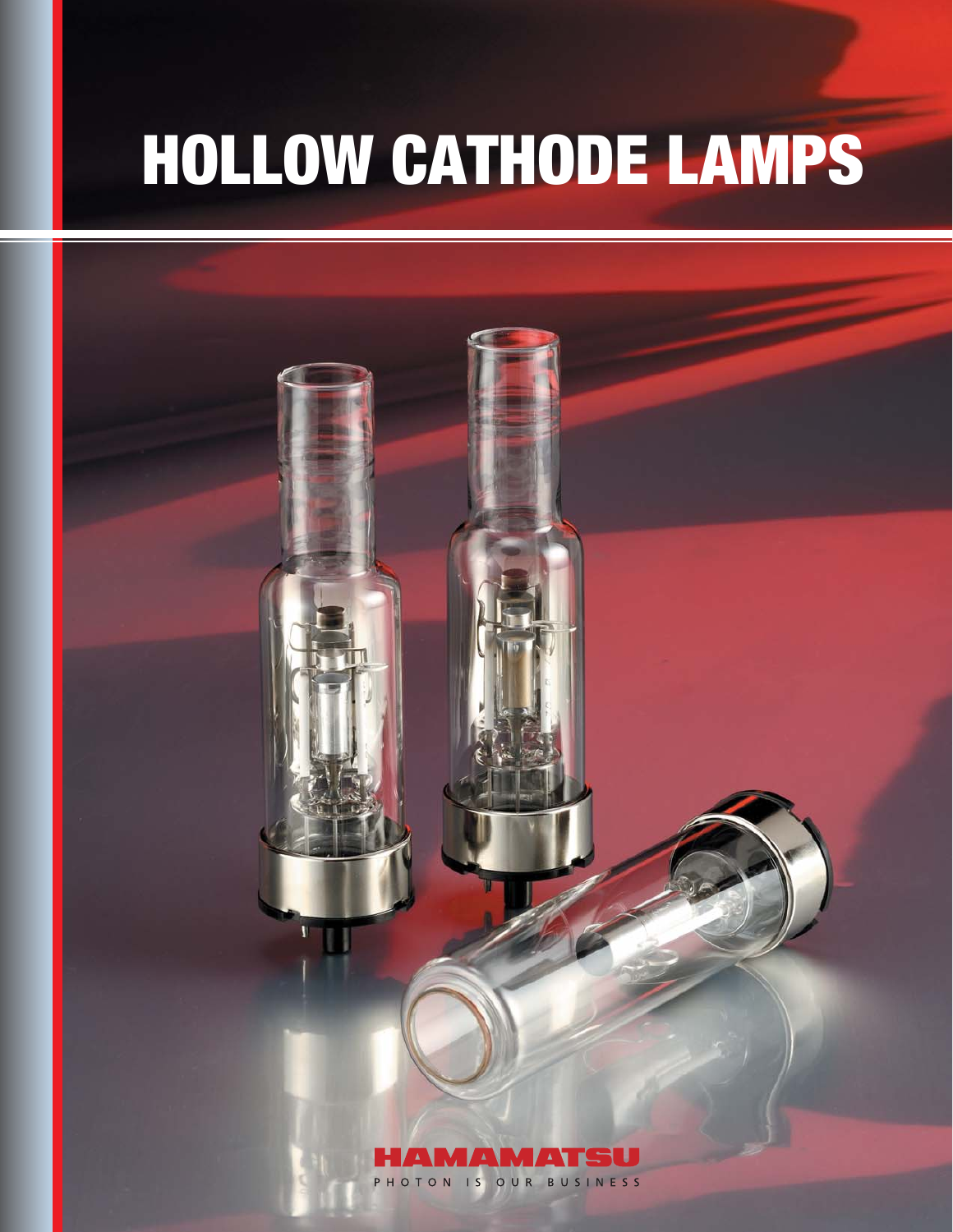# **OVERVIEW**

Atomic absorption spectroscopy (or AAS) in its modern form came from principles developed by Australian physicist Dr. A. Walsh in 1955. Atomic absorption spectroscopy is ideal analysis for minute quantities of metallic elements because its operating principle and analysis method offer relatively simple measurement with high accuracy.

Hamamatsu provides a full line of hollow cathode lamps developed by our discharge tube manufacturing technology accumulated over long years of experience. These lamps provide the sharp, high-purity spectral lines essential for high accuracy measurement.

### ■**TYPE OF HOLLOW CATHODE LAMPS** ■**APPLICATIONS**

Hollow cathode lamps consist of single-element lamps and multi-element lamps. Single-element lamps are usually superior to multi-element lamps in absorption sensitivity and analytical line radiant intensity. Although multielement lamps offer the advantage of simultaneous determination of multiple elements, their cathode composition must be determined by taking the properties of the metals to combine fully into account. Because of that, fabricating cathodes from an optional combination of elements is not possible.

- **Atomic absorption spectrophotometers**
- **Atomic fluorescence spectrophotometers**
- **Multi-element analyzers**
- **Environmental analytical instruments**

### **CONSTRUCTION**

As shown in Figure 1, a hollow cathode lamp is constructed with a bulb having a window  $(1)$  in Figure 1) made of synthetic silica or UV glass or borosilicate glass, and into which a hollow cathode  $(6)$  in Figure 1) and a ring-shaped anode  $(4)$  in Figure 1) are assembled. Noble gas is also sealed inside at a pressure of several hundred pascals. The hollow cathode is made of a single element or alloy of the element to be analyzed to ensure sharp analytical lines with an absolute minimum of interfering spectral components.

Figure 1: Construction of hollow cathode lamp Figure 2: Transmittance of window materials





WAVELENGTH (nm)

### **OPERATING PRINCIPLE**

The hollow cathode lamp is a type of glow discharge tube that uses a hollow cathode to enhance the emission intensity. Compared to parallel plate electrodes, using a hollow cathode increases the current density by more than 10 times and this is accompanied by a significant increase in light emission intensity and a lower voltage drop in the lamp. This is known as the hollow cathode effect (or hollow effect).

When a voltage is applied across the electrodes of a hollow cathode lamp, electrons pass from the interior of the cathode to the cathode-fall region and flow through the negative glow region toward the anode. This causes ionization of the gas within the lamp through inelastic collisions with the gas. Positive ions generated by the gas ionization are accelerated by the electric field and collide with the cathode surface. The kinetic energy of ion impact causes the cathode materials to sputter (or fly) away from the cathode surface in the form of an atomic vapor.

Meanwhile electrons are accelerated by the electric field toward the anode. The electrons collide with the ground-state metal atoms being diffused and excite the metal atoms. The excited metal atoms return to the ground state again in an extremely short transition time of about 10-8 seconds. At this point, monochromatic light characteristic of those atoms is emitted at an energy corresponding to the energy difference between the excited state and the ground state.

This transition of electrons occurs not only in the target element for quantitative analysis but also in other elements of the cathode materials, causing a variety of energy transitions to occur. So, in a wide spectral range, many spectral lines of those elements and the gas can be observed. Transition metal elements such as Ni, Co and Fe in particular result in an extremely large number of spectral lines.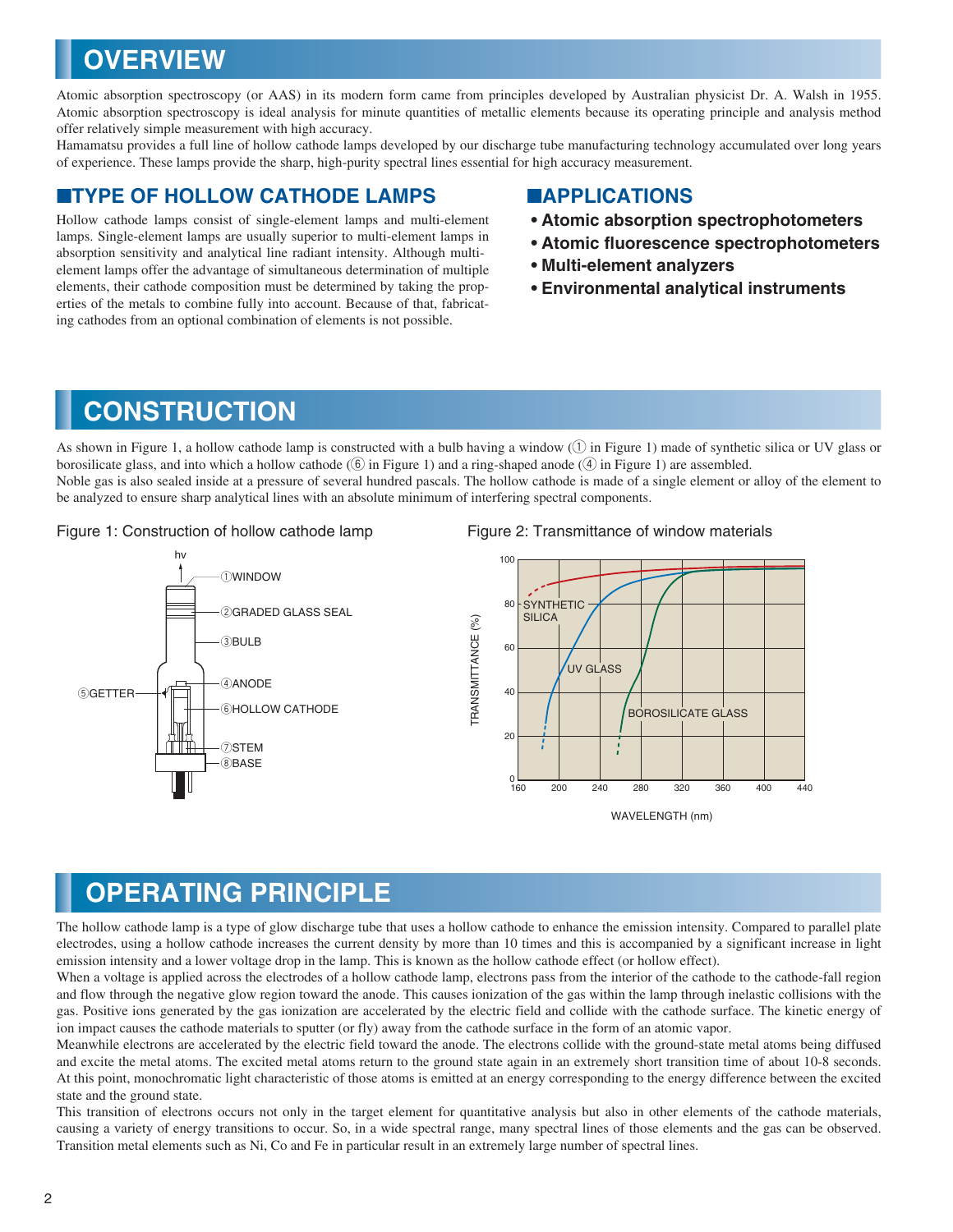### **LINEUP OF HOLLOW CATHODE LAMPS FOR CONVENTIONAL ATOMIC ABSORPTION SPECTROSCOPY**

### **OL233 SERIES (38 mm DIA.): SINGLE-ELEMENT HOLLOW CATHODE LAMPS (66 LAMPS)** <sup>1</sup>

|    | Element        |    | Type No.<br>(suffix) | Analytical<br>line<br>(nm) | Typ. | Lamp current (mA)<br>Max. | Element               |                                                                                                          | Atomic<br>number                                                   | Type No.<br>(suffix) | Analytical<br>line<br>(nm)                                                                           | Typ.           | Lamp current (mA)<br>Max. |
|----|----------------|----|----------------------|----------------------------|------|---------------------------|-----------------------|----------------------------------------------------------------------------------------------------------|--------------------------------------------------------------------|----------------------|------------------------------------------------------------------------------------------------------|----------------|---------------------------|
| Ag | Silver         | 47 | $-47NB(AG)$          | 328.07<br>338.28           | 10   | 20                        | Re                    | Rhenium                                                                                                  | 75                                                                 | $-75NB(RE)$          | 346.05<br>346.47                                                                                     | 20             | 25                        |
| Al | Aluminium      | 13 | $-13NB(AL)$          | 309.27<br>396.15           | 10   | 20                        | Rh                    | Rhodium                                                                                                  | 45                                                                 | $-45NB(HH)$          | 343.49                                                                                               | 10             | 20                        |
| As | Arsenic        | 33 | $-33NQ(AS)$          | 193.70<br>197.20           | 10   | 12                        | Ru                    | Ruthenium                                                                                                | 44                                                                 | $-44NB(BU)$          | 349.89'                                                                                              | 20             | 25                        |
| Au | Gold           | 79 | $-79NQ(AU)$          | 242.80<br>267.59           | 10   | 16                        | Sb                    | Antimony                                                                                                 | 51                                                                 | $-51NQ(SB)$          | 217.58<br>231.15                                                                                     | 10             | 15                        |
| B  | <b>Boron</b>   | 5  | $-SNQ(B)$            | 249.68                     | 10   | 20                        | Sc                    | Scandium                                                                                                 | 21                                                                 | $-21NB(SC)$          | $\frac{1}{390.74}$<br>$\frac{391.18}{5}$                                                             | 10             | 15                        |
| Ba | <b>Barium</b>  | 56 | $-56NB(BA)$          | 553.55                     | 10   | 20                        | Se                    | Selenium                                                                                                 | 34                                                                 | $-34NQ(SE)$          | 196.03                                                                                               | 20             | 25                        |
| Be | Beryllium      | 4  | $-4NQ(BE)$           | 234.86                     | 10   | 20                        | Si                    | Silicon                                                                                                  | 14                                                                 | $-14NU(SI)$          | 251.61<br>288.16                                                                                     | 10             | 20                        |
| Bi | <b>Bismuth</b> | 83 | $-83NQ(BI)$          | 223.06<br>306.77           | 10   | 12                        | Sm                    | Samarium                                                                                                 | 62                                                                 | $-62NB(SM)$          | 429.67<br>484.17                                                                                     | 15             | 20                        |
| Ca | Calcium        | 20 | $-20NU(CA)$          | 422.67                     | 10   | 18                        | Sn                    | Tin                                                                                                      | 50                                                                 | $-50NQ(SN)$          | 224.61<br>286.33                                                                                     | 20             | 20                        |
| Cd | Cadmium        | 48 | $-48NQ(CD)$          | 228.80                     | 5    | 12                        | Sr                    | Strontium                                                                                                | 38                                                                 | $-38NB(SR)$          | 460.73                                                                                               | 10             | 20                        |
| Co | Cobalt         | 27 | $-27NU(CO)$          | 240.73<br>346.58           | 10   | 20                        | Ta                    | Tantalum                                                                                                 | 73                                                                 | $-73NU(TA)$          | 271.47<br>275.83                                                                                     | 10             | 20                        |
| Cr | Chromium       | 24 | $-24NB(CR)$          | 357.87<br>425.44<br>852.11 | 10   | 20                        | Tb                    | Terbium                                                                                                  | 65                                                                 | $-65NB(TB)$          | 431.88<br>432.64                                                                                     | 15             | 15                        |
| Cs | Caesium        | 55 | $-55NB(CS)$          |                            | 10   | 20                        | Te                    | Tellurium                                                                                                | 52                                                                 | $-52NQ(TE)$          | 214.27                                                                                               | 10             | 15                        |
| Cu | Copper         | 29 | $-29NB(CU)$          | 324.75<br>327.40           | 10   | 20                        | Ti                    | Titanium                                                                                                 | 22                                                                 | $-22NB(TI)$          | 364.27<br>365.35                                                                                     | 10             | 20                        |
| Dy | Dysprosium     | 66 | $-66NB(DY)$          | 404.59<br>421.17           | 15   | 15                        | TI                    | Thallium                                                                                                 | 81                                                                 | $-81$ NU(TL)         | 276.78<br>377.57                                                                                     | $\overline{7}$ | 10                        |
| Er | Erbium         | 68 | $-68NB(ER)$          | 400.79<br>415.11           | 15   | 15                        | Tm                    | Thulium                                                                                                  | 69                                                                 | $-69NB(TM)$          | 371.79<br>410.58                                                                                     | 10             | 15                        |
| Eu | Europium       | 63 | $-63NB$ (EU)         | 459.40<br>462.72           | 15   | 15                        | V                     | Vanadium                                                                                                 | 23                                                                 | $-23NB(V)$           | 306.64<br>318.40 *                                                                                   | 10             | 20                        |
| Fe | Iron           | 26 | $-26$ NU(FE)         | 248.33<br>371.99           | 10   | 20                        | W                     | Tungsten                                                                                                 | 74                                                                 | $-74NU(W)$           | 255.14<br>400.87                                                                                     | 10             | 25                        |
| Ga | Gallium        | 31 | $-31NU(GA)$          | 287.42<br>294.36           | 4    | 6                         | Υ                     | Yttrium                                                                                                  | 39                                                                 | $-39NB(Y)$           | 410.23<br>412.83                                                                                     | 15             | 15                        |
| Gd | Gadolinium     | 64 | $-64NB(GD)$          | 407.87<br>422.58           | 12   | 12                        | Yb                    | Ytterbium                                                                                                | 70                                                                 | $-70NB(YB)$          | 346.43<br>398.79                                                                                     | 10             | 10                        |
| Ge | Germanium      | 32 | $-32NU(GE)$          | 265.16                     | 10   | 20                        | Zn                    | Zinc                                                                                                     | 30                                                                 | $-30NQ(ZN)$          | 213.86                                                                                               | $\overline{7}$ | 15                        |
| Hf | Hafnium        | 72 | $-72NU(HF)$          | 286.64 *<br>307.29         | 20   | 25                        | Zr                    | Zirconium                                                                                                | 40                                                                 | $-40NB(ZR)$          | 360.12<br>468.78                                                                                     | 20             | 20                        |
| Hg | Mercury        | 80 | $-80$ NU(HG)         | 253.65                     | 4    | 6                         | D <sub>2</sub>        | Hydrogen                                                                                                 | 1                                                                  | $-1DQ(D2)$           | 240.00<br>(peak value)                                                                               | 30             | 35                        |
| Ho | Holmium        | 67 | $-67NB(HO)$          | 410.38<br>416.30           | 15   | 20                        |                       | $\blacktriangleright$ L733 SERIES (38 mm DIA.): MULTI-ELEMENT HOLLOW CATHODE LAMPS (11 LAMPS) $^{\circ}$ |                                                                    |                      |                                                                                                      |                |                           |
| In | Indium         | 49 | $-49NB(1N)$          | 303.94<br>325.61           | 10   | 15                        |                       |                                                                                                          |                                                                    |                      | Atomic Type No. Analytical line                                                                      |                | Lamp current (mA)         |
| Ir | Iridium        | 77 | $-77NQ(IR)$          | 208.88<br>266.47           | 20   | 20                        |                       | Element                                                                                                  | number                                                             | (suffix)             | (nm)                                                                                                 | Typ.           | Max.                      |
| Κ  | Potassium      | 19 | $-19NB(K)$           | 766.49<br>769.90           | 10   | 15                        | Na-K                  | Sodium<br><u>Potassium</u>                                                                               | 11<br>19                                                           | $-201NB$             | 589.00 *<br>Na<br>K                                                                                  | 10             | 15                        |
| La | Lanthanum      | 57 | $-57NB(LA)$          | 357.44<br>550.13           | 10   | 20                        | Ca-Mg                 | Calcium<br>Magnesium                                                                                     | $\frac{20}{20}$<br>12                                              | $-202$ NU            | Ca<br>Mg<br>422.67<br>285.21                                                                         | 10             | 18                        |
| Li | Lithium        | 3  | $-3NB(LI)$           | 610.36<br>670.78           | 10   | 20                        | Si-Al                 | Silicon<br>Aluminium                                                                                     |                                                                    | $-203$ NU            | 251.61<br>309.27<br>248.33<br>232.00<br>Si<br>Al                                                     | 10             | 20                        |
| Lu | Lutetium       | 71 | $-71NB(LU)$          | 328.17<br>331.21           | 15   | 15                        | Fe-Ni                 | Iron<br><u>Nickel</u>                                                                                    | 14<br>13<br>26<br>28<br>36<br>5<br>13<br>20<br>21<br>20<br>21<br>2 | $-204NQ$             | Fe                                                                                                   | 10             | 20                        |
| Mg | Magnesium      | 12 | $-12NU(MG)$          | 285.21                     | 10   | 18                        | Sr-Ba                 | Strontium<br><u>Barium</u>                                                                               |                                                                    | $-205NB$             | Sr<br>Ba<br>460.73<br>553.55                                                                         | 10             | 20                        |
| Mn | Manganese      | 25 | $-25NU(MN)$          | 279.48<br>403.08           | 10   | 20                        | Al-Ca-Mq              | Aluminium<br>Calcium                                                                                     |                                                                    | $-321$ NU            | Al<br>309.27<br>Ca<br>422.67<br>285.21                                                               | 10             | 18                        |
| Mo | Molybdenum     | 42 | $-42NB(MO)$          | 313.26<br>320.88           | 10   | 20                        | Ca-Mg-Zn              | <b>Magnesium</b><br>Calcium                                                                              |                                                                    |                      | Ca 422.67<br>-322NQ Mg 285.21 *                                                                      | 10             | 15                        |
| Na | Sodium         | 11 | $-11NB(NA)$          | 589.00<br>589.59           | 10   | 15                        |                       | Magnesium<br><u>∠inc</u>                                                                                 |                                                                    |                      | <u>Zn 213.86</u>                                                                                     |                |                           |
| Nb | Niobium        | 41 | $-41NB(NB)$          | 334.91<br>405.89           | 20   | 30                        | Cu-Mo-<br>Co-Zn       | Copper<br>Molybdenum                                                                                     | $\frac{29}{42}$                                                    | $-401NQ$             | Cu 324.75<br>Mo 313.26 *                                                                             | 10             | 15                        |
| Nd | Neodymium      | 60 | $-60NB(ND)$          | 463.42<br>492.45<br>232.00 | 15   | 15                        |                       | Cobalt<br>Zinc<br>Cadmium                                                                                | 30                                                                 |                      |                                                                                                      |                |                           |
| Ni | Nickel         | 28 | $-28NQ(NI)$          | 341.48                     | 10   | 20                        | Cd-Cu-<br>Pb-Zn       | Copper<br>Lead                                                                                           | 48<br>29<br>82<br>30                                               | $-402NQ$             | 2n 213.86 *<br>Cd 228.80 *<br>Cu 324.75 *<br>Pb 217.00 *<br>Zn 213.86 *                              | 10             | 15                        |
| Os | Osmium         | 76 | $-76NU(OS)$          | 290.90<br>305.86           | 15   | 15                        |                       | Zinc                                                                                                     |                                                                    |                      |                                                                                                      |                |                           |
| Pb | Lead           | 82 | $-82NQ(PB)$          | 217.00<br>283.30           | 10   | 15                        | Cu-Fe-<br>Mn-Zn       | Copper<br>Iron                                                                                           | 29<br>225<br>227<br>29<br>25<br>25                                 | $-405NQ$             | 211 213.00<br>Cu 324.75 *<br>Fe 248.33 *<br>Mn 279.48 *<br>Zn 213.86 *<br>Co 240.73 *<br>Cr 357.87 * | 8              | 15                        |
| Pd | Palladium      | 46 | $-46NQ(PD)$          | 244.79<br>247.64           | 10   | 20                        |                       | Manganese<br>Zinc<br>Cobalt                                                                              |                                                                    |                      |                                                                                                      |                |                           |
| Pr | Praseodymium   | 59 | $-59NB(PR)$          | 495.13<br>513.34           | 15   | 15                        |                       | Chromium                                                                                                 |                                                                    |                      | Cr<br>Cu                                                                                             |                |                           |
| Pt | Platinum       | 78 | $-78NU(PT)$          | 265.95<br>299.80           | 10   | 20                        | Co-Cr-Cu-<br>Fe-Mn-Ni | Copper<br>Iron                                                                                           |                                                                    | $-601NQ$             | 324.75 *<br>248.33 *<br>Fe                                                                           | 10             | 20                        |
| Rb | Rubidium       | 37 | $-37NB(BB)$          | 780.02<br>794.76           | 10   | 20                        |                       | Manganese<br>Nickel                                                                                      | 28                                                                 |                      | Mn 279.48 *<br>Ni 232.00 *                                                                           |                |                           |

\* Analytical lines marked with an asterisk (\*) indicate the maximum absorption wavelength of each element. Since each element has two or more spectral emission lines, select the appropriate spectral line for the sample concentration.

**NOTE:** 1The guaranteed life is defined by the product of the lamp current value (typ.) and the accumulated operating time and is specified as 5000 mA·hrs except for the guaranteed life of As, Ga and Hg which are specified as 3000 mA·hrs.

### **NOTE ON THE L233 AND L733 SERIES CURRENT VALUES**

The lamp current values listed above are specified as a peak value. However, instruments using a pulse lighting system may indicate the lamp current value as the mean value. So, operate at the lamp current specified for the instrument in use.



Time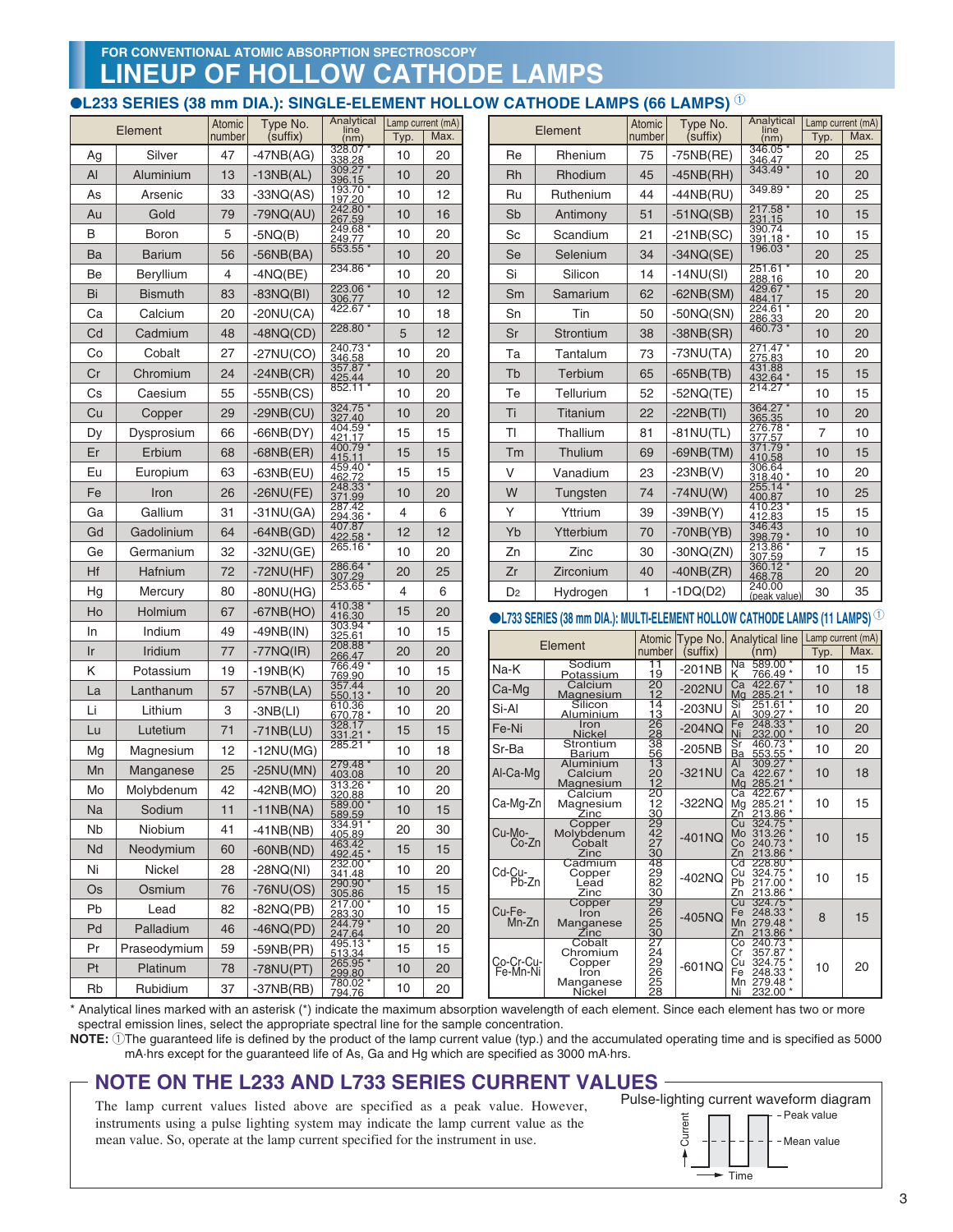### **LINEUP OF GIANT-PULSE HOLLOW CATHODE LAMPS FOR ATOMIC ABSORPTION SPECTROSCOPY USING THE S-H METHOD BACKGROUND CORRECTION**

### ●**L2433 SERIES (38 mm DIA.): SINGLE-ELEMENT HOLLOW CATHODE LAMPS (45 LAMPS)**

|    |                | Atomic | Type No.     |                    | Analytical Lamp current (mA) <sup>1</sup> Accumulated <sup>2</sup> Operating <sup>2</sup><br>Low current High current |                   | life                    |             |
|----|----------------|--------|--------------|--------------------|-----------------------------------------------------------------------------------------------------------------------|-------------------|-------------------------|-------------|
|    | Element        | number | (suffix)     | line<br>(nm)       |                                                                                                                       | $(Max.)$ $(Max.)$ | $(mA \cdot ms \cdot h)$ | life<br>(h) |
| Ag | Silver         | 47     | $-47NB(AG)$  | 328.07*<br>338.28  | 10                                                                                                                    | 400               | 20 000                  | 500         |
| AI | Aluminium      | 13     | $-13NB(AL)$  | 309.27*<br>396.15  | 10                                                                                                                    | 600               | 30 000                  | 500         |
| As | Arsenic        | 33     | $-33NQ(AS)$  | 193.70 *<br>197.20 | 12                                                                                                                    | 500               | 7500                    | 150         |
| Au | Gold           | 79     | $-79NQ(AU)$  | 242.80 *<br>267.59 | 10                                                                                                                    | 400               | 20 000                  | 500         |
| B  | Boron          | 5      | -5NQ(B)      | 249.68 *<br>249.77 | 10                                                                                                                    | 500               | 5000                    | 100         |
| Ba | Barium         | 56     | $-56NB(BA)$  | 553.55 *           | 15                                                                                                                    | 600               | 30 000                  | 500         |
| Be | Beryllium      | 4      | $-4NQ(BE)$   | 234.86 *           | 10                                                                                                                    | 600               | 6000                    | 100         |
| Bi | <b>Bismuth</b> | 83     | $-83NQ(BI)$  | 223.06 *<br>306.77 | 10                                                                                                                    | 300               | 6000                    | 200         |
| Сa | Calcium        | 20     | -20NU(CA)    | 422.67 *           | 15                                                                                                                    | 600               | 30 000                  | 500         |
| Cd | Cadmium        | 48     | $-48NQ(CD)$  | 228.80 *           | 8                                                                                                                     | 100               | 5000                    | 500         |
| Co | Cobalt         | 27     | $-27NU(CO)$  | 240.73 *<br>346.58 | 15                                                                                                                    | 400               | 2000                    | 500         |
| Cr | Chromium       | 24     | $-24NB(CR)$  | 357.87<br>425.44   | 10                                                                                                                    | 600               | 12 000                  | 200         |
| Cu | Copper         | 29     | $-29NB$ (CU) | 324.75 *<br>327.40 | 10                                                                                                                    | 500               | 25 000                  | 500         |
| Dy | Dysprosium     | 66     | -66NB(DY)    | 404.59<br>421.17   | 15                                                                                                                    | 600               | 6000                    | 100         |
| Er | Erbium         | 68     | $-68NB(ER)$  | 400.79 *<br>415.11 | 15                                                                                                                    | 500               | 5000                    | 100         |
| Eu | Europium       | 63     | $-63NB(EU)$  | 459.40 *<br>462.72 | 10                                                                                                                    | 600               | 6000                    | 100         |
| Fe | Iron           | 26     | -26NQ(FE)    | 248.33 *<br>371.99 | 12                                                                                                                    | 400               | 20 000                  | 500         |
| Ga | Gallium        | 31     | $-31$ NU(GA) | 287.42<br>294.36 * | 4                                                                                                                     | 400               | 4000                    | 100         |
| Ge | Germanium      | 32     | -32NU(GE)    | 265.16 *           | 20                                                                                                                    | 500               | 5000                    | 100         |
| Hf | Hafnium        | 72     | -72NU(HF)    | 286.64 *<br>307.29 | 20                                                                                                                    | 600               | 6000                    | 100         |
| Ho | Holmium        | 67     | -67NB(HO)    | 410.38 *<br>416.30 | 10                                                                                                                    | 600               | 6000                    | 100         |
| K  | Potassium      | 19     | $-19NB(K)$   | 766.49 *<br>769.90 | 10                                                                                                                    | 600               | 30 000                  | 500         |
| La | Lanthanum      | 57     | $-57NB(LA)$  | 357.44<br>550.13 * | 20                                                                                                                    | 600               | 9000                    | 150         |
| Li | Lithium        | 3      | $-SNB(LI)$   | 610.36<br>670.78 * | 15                                                                                                                    | 500               | 25 000                  | 500         |
| Mg | Magnesium      | 12     | $-12NU(MG)$  | 285.21 *           | 10                                                                                                                    | 500               | 25 000                  | 500         |
| Mn | Manganese      | 25     | $-25NU(MN)$  | 279.48 *<br>403.08 | 10                                                                                                                    | 600               | 30 000                  | 500         |
| Mo | Molybdenum     | 42     | $-42NB(MO)$  | 313.26 *<br>320.88 | 10                                                                                                                    | 600               | 9000                    | 150         |
| Na | Sodium         | 11     | $-11NB(NA)$  | 589.00 *<br>589.59 | 10                                                                                                                    | 600               | 12 000                  | 200         |
| Ni | Nickel         | 28     | $-28NQ(NI)$  | 232.00<br>341.48   | 10                                                                                                                    | 400               | 20 000                  | 500         |
| Pb | Lead           | 82     | $-82NQ(PB)$  | 217.00 *<br>283.30 | 10                                                                                                                    | 300               | 15 000                  | 500         |
| Pd | Palladium      | 46     | $-46NQ(PD)$  | 244.79 *<br>247.64 | 10                                                                                                                    | 300               | 3000                    | 100         |
| Pt | Platinum       | 78     | $-78NU(PT)$  | 265.95<br>299.80   | 10                                                                                                                    | 300               | 3000                    | 100         |
| Ru | Ruthenium      | 44     | $-44NB(RU)$  | 349.89 *           | 20                                                                                                                    | 600               | 6000                    | 100         |
| Sb | Antimony       | 51     | $-51NQ(SB)$  | 217.58<br>231.15   | 15                                                                                                                    | 500               | 7500                    | 150         |
| Se | Selenium       | 34     | $-34NQ(SE)$  | 196.03 *           | 15                                                                                                                    | 300               | 4500                    | 150         |
| Si | Silicon        | 14     | $-14NU(SI)$  | 251.61 *<br>288.16 | 10                                                                                                                    | 500               | 10 000                  | 200         |
| Sm | Samarium       | 62     | $-62NB(SM)$  | 429.67 *<br>484.17 | 15                                                                                                                    | 600               | 6000                    | 100         |
| Sn | Tin            | 50     | $-50NQ(SN)$  | 224.61 *<br>286.33 | 20                                                                                                                    | 500               | 25 000                  | 500         |
| Sr | Strontium      | 38     | -38NB(SR)    | 460.73 *           | 10                                                                                                                    | 500               | 25 000                  | 500         |
| Te | Tellurium      | 52     | $-52NQ(TE)$  | $214.27*$          | 15                                                                                                                    | 400               | 4000                    | 100         |
| Ti | Titanium       | 22     | $-22NB(TI)$  | 364.27 *<br>365.35 | 10                                                                                                                    | 600               | 12 000                  | 200         |
| V  | Vanadium       | 23     | $-23NB(V)$   | 306.64<br>318.40 * | 10                                                                                                                    | 700               | 7000                    | 100         |
| Υ  | Yttrium        | 39     | $-39NB(Y)$   | 410.23 *<br>412.83 | 15                                                                                                                    | 600               | 6000                    | 100         |
| Yb | Ytterbium      | 70     | $-70NB(YB)$  | 346.43<br>398.79 * | 5                                                                                                                     | 200               | 2000                    | 100         |
| Zn | Zinc           | 30     | $-30NQ(ZN)$  | 213.86 *<br>307.59 | 10                                                                                                                    | 300               | 15 000                  | 500         |

\* Analytical lines marked with an asterisk (\*) indicate the maximum absorption wavelength of each element. Since each element has two or more spectral emission lines, select the appropriate spectral line for the sample concentration.

#### **NOTE:**

- 1) See the current waveform charts for the low current and high current waveform specifications.
- 2The guaranteed life is specified by either of the definitions below.
	- · When lamps are operated at a current less than the lamp current value specified for each element:
	- The accumulated life (mA·ms·h) defined by the accumulated operating time including the lamp preheat time multiplied by the product of the low current and its time width or the product of the high current and its time width, whichever is larger.
	- · When lamps are operated at the lamp current value specified for each element:

The accumulated operating time including the lamp preheat time.

### **NOTE ON L2433 SERIES LAMP CURRENT VALUES**

### ●**LAMP CURRENT VALUE (LOW CURRENT)**

Absorption of the target element occurs when a lamp is operated at a low current. Set the current so that the current value listed for the lamp is not exceeded.

### **Current waveform chart**



### ●**LAMP CURRENT VALUE (HIGH CURRENT)**

When a lamp is operated at a high current, a self-reversal effect occurs in the lamp to absorb the background. Set the current so that the current value listed for the lamp is not exceeded.

### **Current waveform chart**



### ●**TIME WIDTH**

Do not operate the lamps in a state where the time width of the current waveform exceeds the maximum time width shown in the above charts.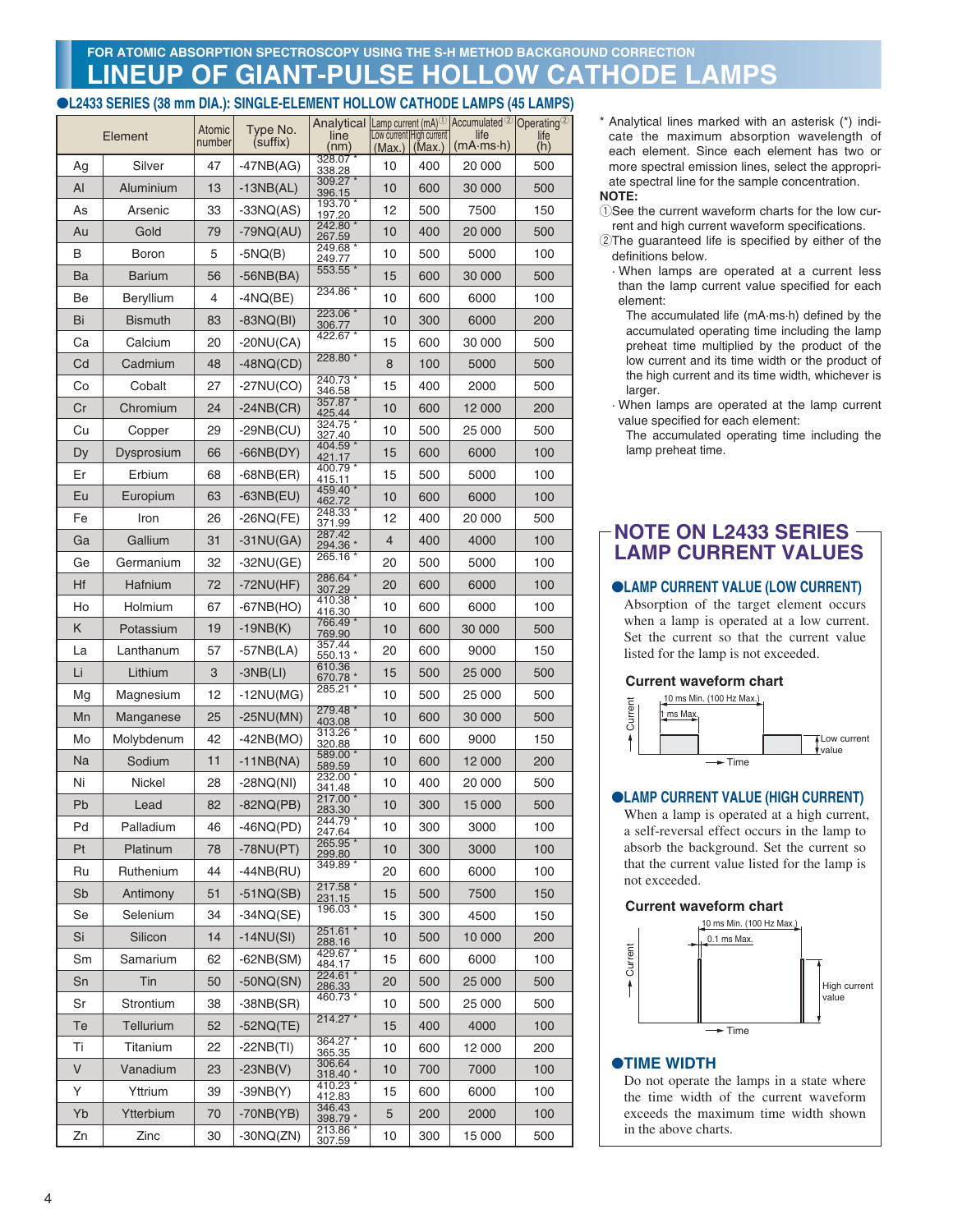### **LAMP CURRENT AND ABSORPTION SENSITIVITY**

The ideal analytical line profile of the light emitted by a hollow cathode lamp should exhibit no spectral line broadening other than natural broadening. In actual operation, however, the spectral lines are emitted along with a broadening other than natural broadening. The causes of such broadening include Doppler broadening, self-absorption line width distortion, Lorentz broadening (pressure broadening), Holtzmark broadening (resonance broadening), Zeeman effect broadening, and Stark effect broadening. Among these, Doppler broadening and self-absorption line width distortion are major factors in broadening so that broadening related to other causes is usually small enough to be ignored.

**Doppler broadening** depends on the random thermal motion of the excited metal atoms, which is affected by the temperature of the gas. Spectral line broadening does not occur as long as the thermal motion of the atoms is perpendicular to a line connecting the observation point and the light emission point. However, if the thermal motion of the atoms is parallel to that line (forward and back motion as seen from the observation point), the frequency between the light emission point and observation point will increase (shift to shorter wavelength side) during motion toward the observation point and decrease (shift to longer wavelength side) during motion away from the observation point. This phenomenon is the so-called Doppler effect. Excited metal atoms in a cathode have a random thermal motion that causes the spectral lines to broaden. The width λ0 of this Doppler broadening can be expressed by the following equation: !!! where c is the velocity of light, R is the gas constant, T is the absolute temperature of the gas, and Ma is the atomic weight.

$$
\Delta\lambda_D{=}1.67\times\frac{\lambda_0}{c}\sqrt{\frac{2RT}{Ma}}
$$

When there is a temperature gradient due to metal atoms flowing out of the hollow, higher-temperature metal atoms in the hollow are more excited than lower-temperature metal atoms outside the hollow, and so cause light emission. Self-absorption is a phenomenon in which this emitted light is absorbed as it passes through the relatively low-temperature metal atoms outside the hollow. Just as with the Doppler effect, this phenomenon results in broadening of analytical line width and a loss of absorption sensitivity.

As stated above, deterioration in the analytical line profile depends on the lamp current, so care must be taken since increasing the lamp current may cause an excessive increase in metal atoms. In actual measurement, it is essential to operate the lamp at an optimal lamp current that takes into account both the analytical line output intensity and absorption sensitivity.

The self-absorption effect is large for high-vaporization-pressure elements such as Cd (Cadmium) and small for low-vaporization-pressure elements such as Mo (Molybdenum). The lamp current for the former is usually specified as a low value.





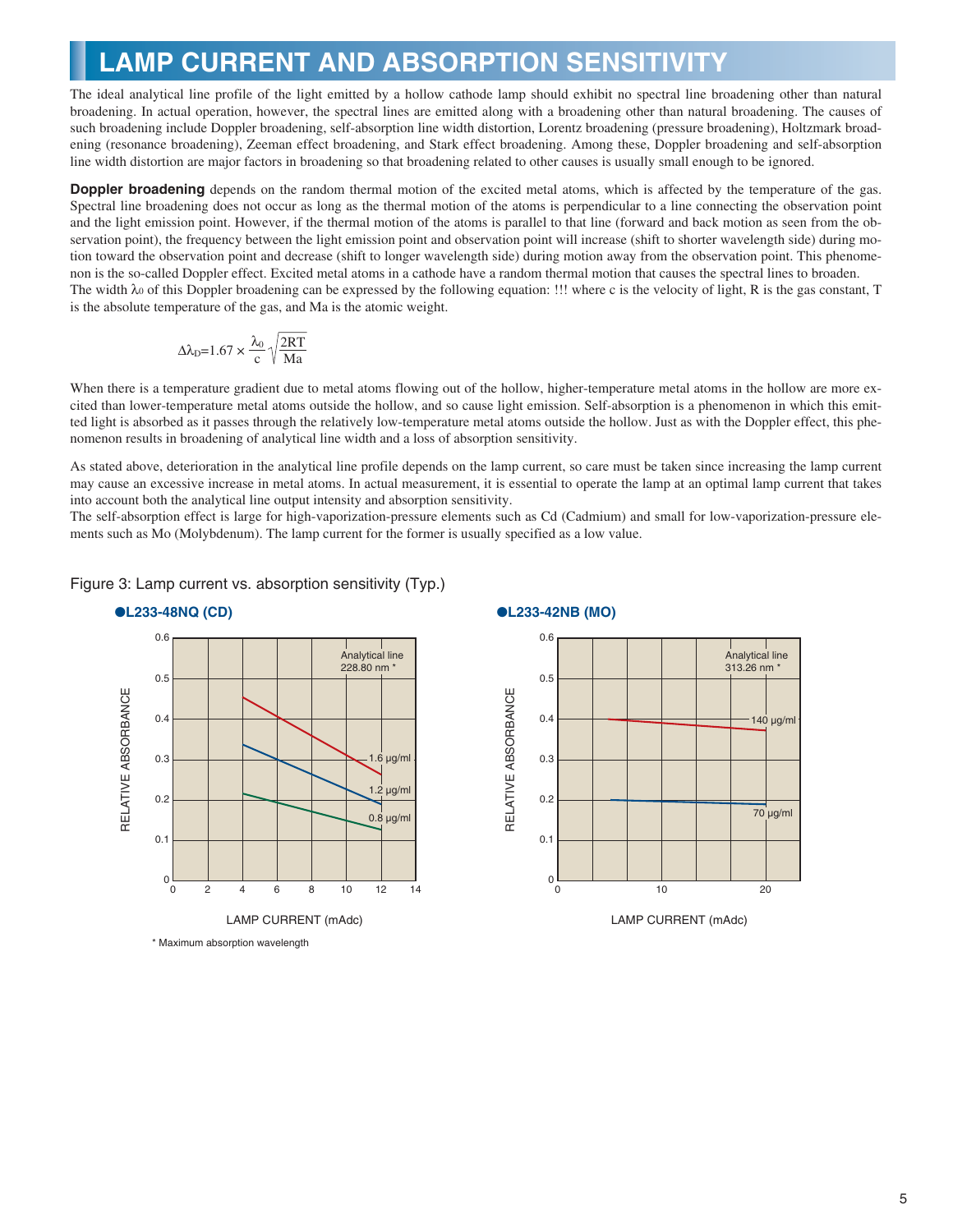# **SPECTRAL BANDWIDTH (S.B.W.) AND ABSORPTION SENSITIVITY**

In the vicinity of an analytical line, the presence of other spectral lines from the same element or a different element will cause the absorption sensitivity to drop. (These spectral lines in the vicinity of the analytical line are known as proximity lines.) When these proximity lines are present, the spectral bandwidth (SBW) should be narrowed to reduce the effect of proximity lines by narrowing the slit width of the spectrophotometer.

Figure 4: Spectral bandwidth and absorption sensitivity (Typ.)

### ●**L233-28NQ (NI)**



**TIME STABILITY OF ANALYTICAL LINE RADIANT INTENSITY**

As described in the section dealing with the emission process, sputtered metal atoms are thermally diffused during repeated inelastic collisions with electrons. During the period required for the metal atom density to reach equilibrium, the radiant intensity of the analytical lines varies. This variation usually occurs in the direction of increased intensity for 10 to 20 minutes after the lamp has started, although it will vary depending on the element and lamp current. After reaching equilibrium, the radiant intensity at the analytical line is extremely stable. In high-vapor-pressure element lamps, operation at excessive lamp current levels causes excessively increased metal atoms to flow out of the hollow cathode space in the direction of the optical axis. This might lower the analytical line radiant intensity due to phenomena such as self-absorption. After a lamp has been left unused for a long period of time, some amount of time may be required for analytical line radiant intensity to reach initial stabilization, which results from changes in the cathode surface over time and depends on the element (especially alkaline element). Even in such cases, once the lamp is operated, it will light up normally from the next time.

#### ●**L233-42NB (MO)** RELATIVE ANALYTICAL LINE RADIANT INTENSITY (%) RELATIVE ANALYTICAL LINE RADIANT INTENSITY (%) 120 100 80 60 amp current: 10 mAdc S.B.W.: 0.16 nm 40 Analytical line: 313.26 nm \* Ambient temperature: 25 °C 20 0 90 105 0 15 30 45 60 75 TIME (min)

### Figure 5: Time stability of analytical line radiant intensity (Typ.)

<sup>\*</sup> Maximum absorption wavelength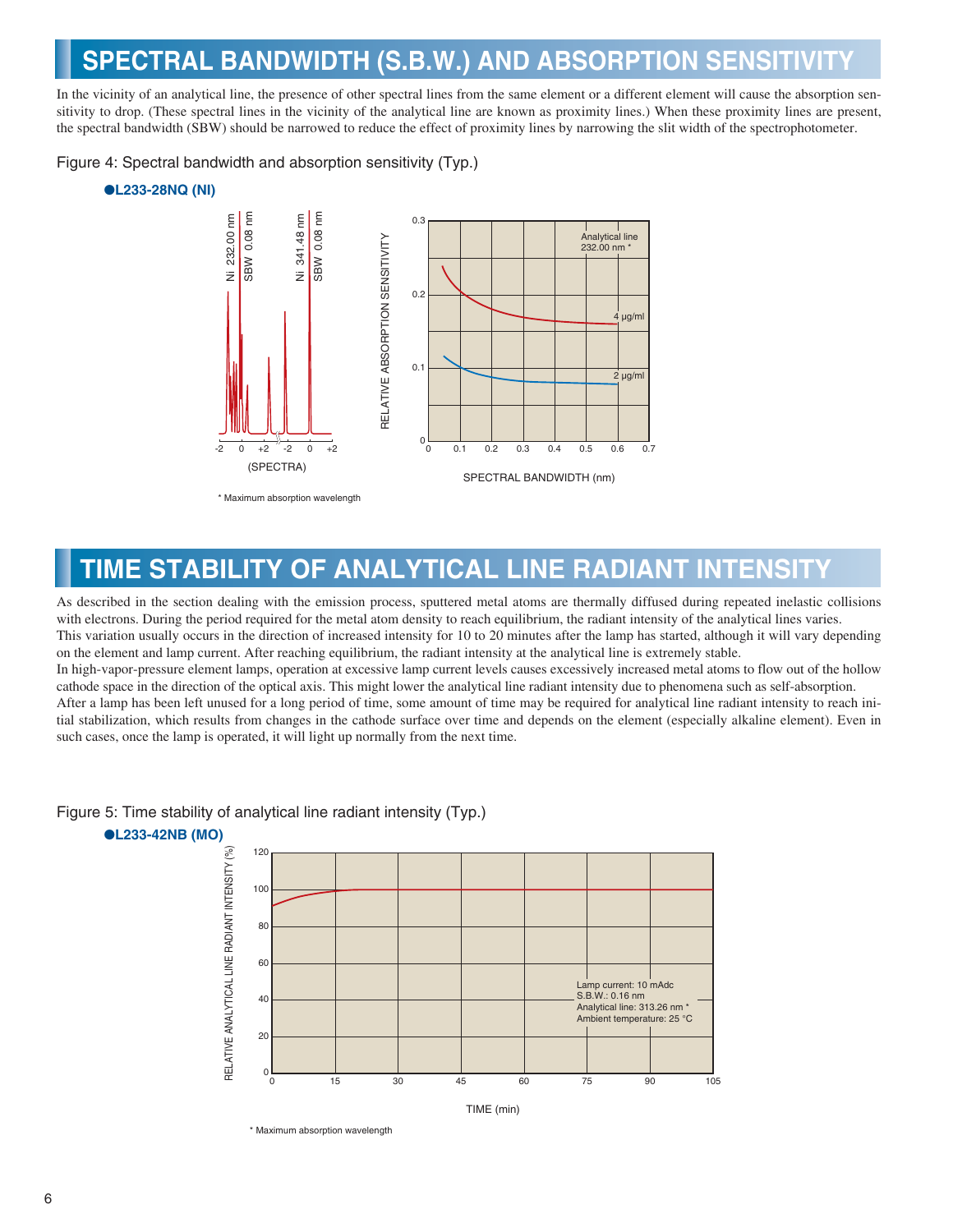

The life of a hollow cathode lamp is greatly affected by the lamp current. This is due to the increase in the energy of positive ions colliding with the cathode surface which causes violent sputtering. During pulse operation as well, there is no change in the energy of the positive ions colliding with the cathode surface at each pulse, so lamp life is determined by the peak current and the pulse width (time width). The following phenomena may be observed when a lamp has reached its life end:

- (1) The lamp does not emit light, and the lamp current does not vary even if the current control knob is changed. The analytical line output is not detectable.
- (2) Extreme variations occur in analytical line radiant intensity and the lamp current may also vary in some cases.

(3) The analytical line radiant intensity weakens significantly and the signal-to-noise ratio deteriorates.

These phenomena are mainly caused by a drop in gas pressure within the lamp, which is due to a "gas clean-up" phenomenon in which sputtered metal atoms attract gases while being scattered and adhere to the bulb wall and electrodes at a lower temperature.

As the lamp is used, the cathode is gradually worn away and deformed by sputtering.

These characteristics will vary depending upon the element and will exhibit small differences even for lamps of the same element.

### **DIMENSIONAL OUTLINES (Unit: mm)**



## **RELATED PRODUCTS**

### **DEUTERIUM LAMPS (L2D2**® **LAMPS)**

L2D2 lamps are deuterium lamps developed for spectrophotometry for chemical analysis. These L2D2 lamps offer long life, high stability, and the high output needed for light sources used in spectrophotometry. L2D2 lamps can also be used for background correction in atomic absorption spectrophotometers.



### **PHOTOMULTIPLIER TUBES**

Among the many light sensors currently available, photomultiplier tubes are the most sensitive and photodetectors with high speed response.

Photomultiplier tubes are designed and manufactured to provide stable operation even when detecting changes in weak light or its on/off, or even when the supply voltage is varied. These features make photomultiplier tubes useful as a photodetectors that ensure accurate measurements in atomic absorption spectroscopy.